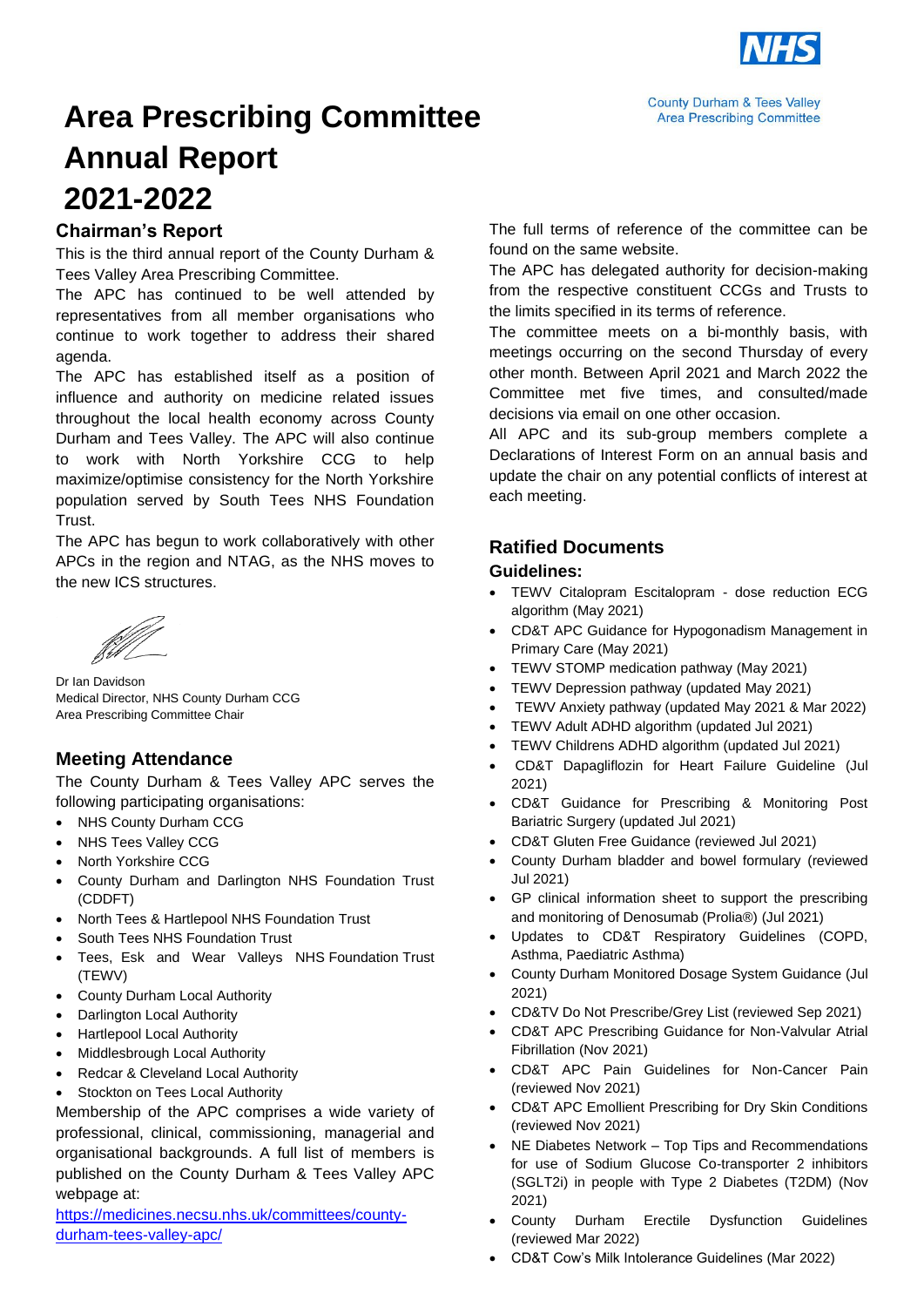

**County Durham & Tees Valley Area Prescribing Committee** 

# **Area Prescribing Committee Annual Report 2021-2022**

- TEWV Safe transfer of prescribing guidance (updated Mar 2022)
- National Guidance for Lipid Management for Primary and Secondary Prevention of CVD (Jan & Mar 2022)
- TEWV Depression Pathway Handy Hints (Nov 2022)
- TEWV Safety Guidance Antipsychotic Depot injections on Admission to an Acute Hospital Ward (Nov 2022)
- TEWV Medicines Optimisation Interactive Guide for External Stakeholders (Mar 2022)

## **Shared Care Guidelines:**

- Ergot derived dopamine agonists SCG (reviewed July 2021)
- Tolcapone in Parkinson's SCG (reviewed July 2021)
- TEWV Aripiprazole LAI (updated Nov 2021)
- TEWV Paliperidone LAI (updated Nov 2021)
- Cinacalcet SCG (reviewed Mar 2022)
- TEWV Risperidone LAI SCG (new Mar 2022)
- TEWV Guanfacine SCG (updated Mar 2022)
- DMARD SCG review date extended for 6 months (Mar 2022)

#### **Other:**

- RMOC Shared Care for Medicines Guidance: A Standard Approach (adopted May 2021)
- CD&T APC Template for Shared Care Guidelines updated to reflect RMOC template. (May 2021)
- CD&T APC Clinical Guideline or Pathway Approval Checklist (Jul 2021)
- TEWV Deprescribng Guidelines dosulepin, trimipramine, promazine (Sep 2021)
- CD&T Guidelines on Defining RAG Status (reviewed Sep 2021)
- CD&T APC Declarations of Interest Policy (reviewed sep 2021)
- CD&T Formulary Subgroup Terms of Reference (updated Nov 2021)

## **New Drug Applications Considered**

- Buprenorphine oral lypophilisate (Espranor®) resubmission – not approved May 2021
- Chloroprocaine Hydrochloride 1% Injection approved July 2021
- Nystatin Pessaries approved July 2021
- Epiduo® Gel (Adapalene/Benzyl Peroxide) approved July 2021
- Diamorphine pre-filled syringes (unlicensed) for use in spinal anaesthesia – approved July 2021
- Misoprostol 25 microgram tablets approved September 2021
- Trurapi® insulin approved January 2022
- Lyumjev® insulin not approved January 2022

• Tirbanibulin ointment – approved March 2022.

## **Subgroups Formulary Subgroup**

The formulary subgroup comprises of representatives from each of the local CCGs, TEWV, CDDFT, STHFT, NTHFT and the Regional Drug and Therapeutics Centre. It has met on alternate months throughout 2021-22 to progress the work of the group and the APC. It continues to develop and maintain the joint County Durham & Tees Valley Formulary which can be found at:

#### <http://joint-formulary.tees.nhs.uk/>

With the support of the RDTC regular horizon scanning is undertaken, and compliance with NICE Technology Appraisals, RMOC and NTAG recommendations is ensured. The group also updates the formulary with MHRA Drug Safety Updates as necessary.

## **Associated Committees**

The APC has close links with other committees in order to foster an integrated approach to developing guidance and advice on medicines related issues. These groups include:

- Local Primary Care Prescribing Groups
- Local Trust Drug & Therapeutics Committees
- NE&NC Prescribing Forum
- NTAG
- Regional Medicines Optimisation Committee (North)
- South Tyneside & Sunderland APC
- North of Tyne, Gateshead & North Cumbria APC

## **Communication**

The North of England Commissioning Support Unit, Medicines Optimisation Website contains a section for the APC:

[https://medicines.necsu.nhs.uk/committees/county](https://medicines.necsu.nhs.uk/committees/county-durham-tees-valley-apc/)[durham-tees-valley-apc/](https://medicines.necsu.nhs.uk/committees/county-durham-tees-valley-apc/)

[https://medicines.necsu.nhs.uk/guidelines/durham](https://medicines.necsu.nhs.uk/guidelines/durham-darlington/)[darlington/](https://medicines.necsu.nhs.uk/guidelines/durham-darlington/)

#### [https://medicines.necsu.nhs.uk/guidelines/tees](https://medicines.necsu.nhs.uk/guidelines/tees-guidelines/)[guidelines/](https://medicines.necsu.nhs.uk/guidelines/tees-guidelines/)

The website was developed to improve communication and make key documents more accessible to stakeholders and has open access for prescribing guidelines, APC minutes and key documents. All prescribing guidelines, shared care guidelines and